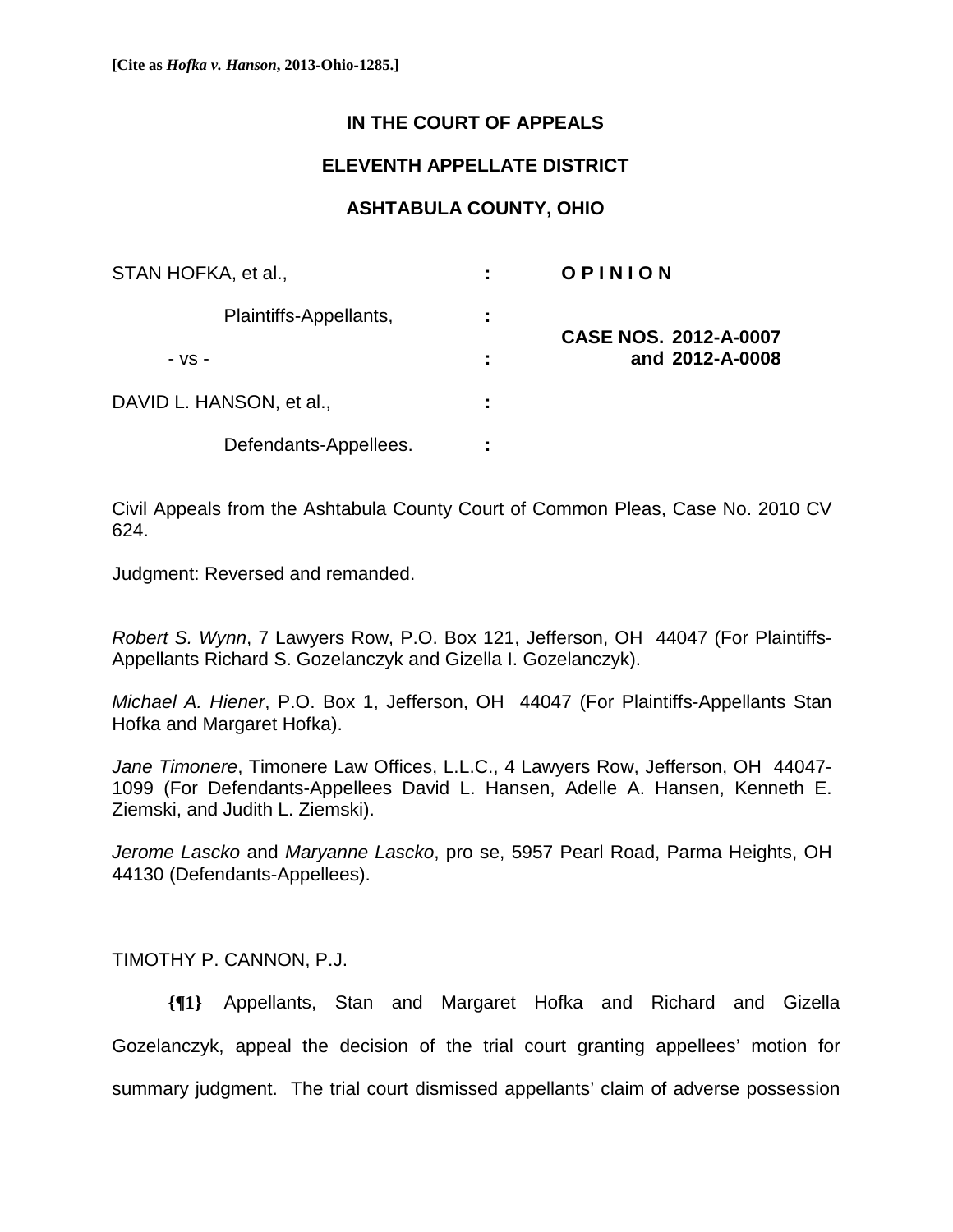finding they could not provide evidence that appellants possessed the disputed property with hostility or exclusivity. We find that a question of fact remains to be resolved solely on the adverse possession claim.

**{¶2}** Appellees, David and Adelle Hansen1 , purchased property located at 4660 Anderson Road, in 2002. Appellees, Kenneth and Judith Ziemski, live adjacent to the Hansens' west property line. The Hofkas live at 1335 Stanhope-Kelloggsville Road; they acquired this property in 1963. This property shares a back property line with the Hansens and Ziemskis. The Gozelanczyks, who acquired their property in 1979, live adjacent to the Hofkas' east property line; the Gozelanczyks share a portion of the back property line with the Hansens. The properties are located in Pierpont Township, Ashtabula County, Ohio.



## EXHIBIT A

<sup>1.</sup> Although the complaint states appellees' name as "Hanson," we note the correct spelling is "Hansen."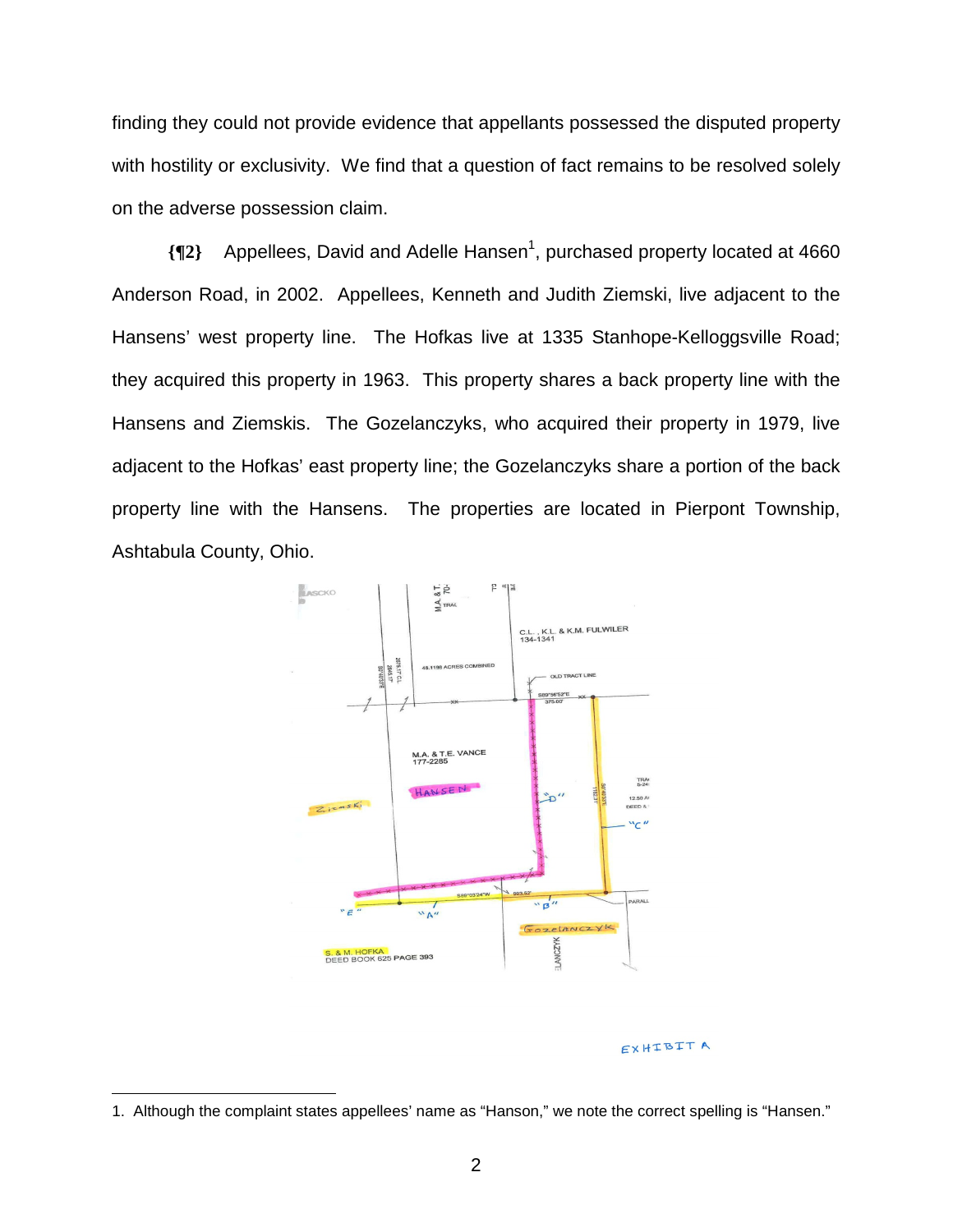**{¶3}** This dispute arose in 2002 when the Hansens, upon moving into their residence, had the property surveyed. The surveyor, Jerry Slay, determined the Hansens' property extended beyond the old tract line, which is an old barbed-wire fence.

**{¶4}** Thereafter, appellants filed a complaint alleging appellees wrongfully claimed title to the land beyond the old tract line ("Disputed Property"). This complaint was dismissed without prejudice and refiled in June 2010. While that was pending, appellants amended their complaint to add a claim of adverse possession.

**{¶5}** In their complaint, appellants maintain the Hansens claim title to the Disputed Property by virtue of a survey conducted by Mr. Slay; this survey was conducted upon the Hansens moving into their residence at 4660 Anderson Road. Appellants claim title to the Disputed Property by application of the doctrine of adverse possession. Appellants claim that an old barbed-wire fence, which has been in place for many years, preceding even appellants' ownership of the lands at issue, is the proper line of demarcation. Appellants assert this fence separating the parties' properties has been considered and treated as the boundary line for many years preceding their ownership of the lands at issue until the Hansens had their property surveyed in 2002.

**{¶6}** Appellees filed a motion for summary judgment. In their motion, appellees argue there is no evidence that appellants maintained exclusive possession of the disputed land in a manner that was open, notorious, continuous, and adverse for a period of 21 years—the elements required to prove adverse possession. Appellees attached the depositions of each appellant to support their claim that appellants could

 $\sim$  3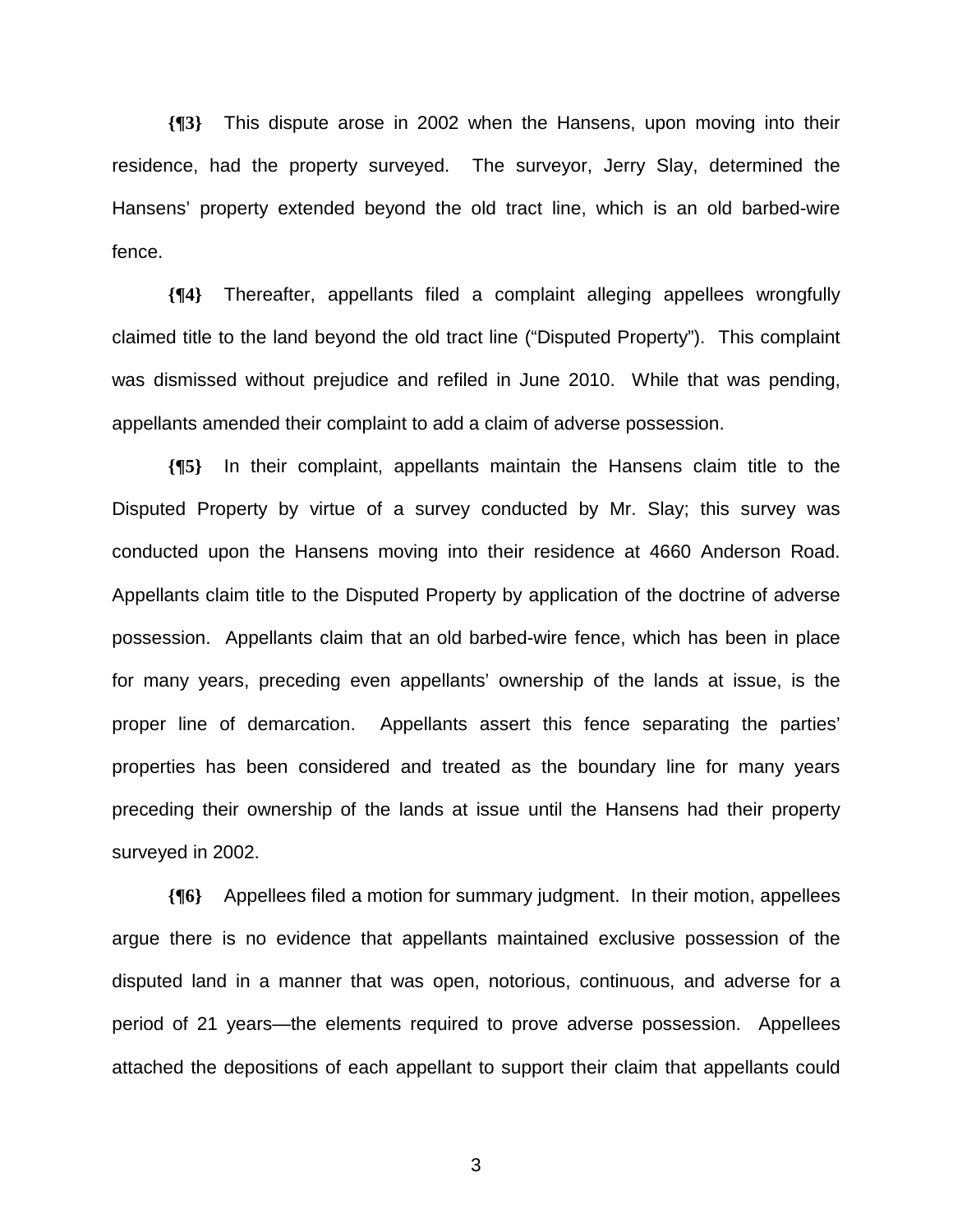not demonstrate exclusive possession of the Disputed Property continuing uninterrupted for a period of 21 years. For example, Mr. and Mrs. Hofka stated that the Disputed Property was used for growing corn and hay and picking blackberries, but could not recall the exact time-frame of such activities. Mrs. Hofka also stated that a rusted barbed-wire fence existed at the back of the property when the property was purchased. Appellees also attached the affidavit of Mr. Hansen indicating that the old tract line is the remains of a barbed-wire fence that has been broken and in disrepair, and that when he moved into his residence, the wire fence was not visible. Further, Mr. Hansen averred that after appellants' first complaint was dismissed, they never went onto the land or took any action to keep Mr. Hansen off the land.

**{¶7}** Thereafter, appellants filed a joint response to appellees' motion for summary judgment and a motion for summary judgment in their favor on the complaint. Attached to these motions was the affidavit of Charles Sharp, a surveyor licensed by the state of Ohio. Mr. Sharp averred that he reviewed the survey of Mr. Slay. Mr. Sharp averred that the methods utilized by Mr. Slay "allow[ed] for quite a bit of imprecision in the location of the north south lines." Further, Mr. Sharp averred that "unwritten property rights carry the most weight when making boundary determinations." Appellants also attached an affidavit of Mr. Hofka who averred that when he purchased the property in 1963, the existing fence line was present. Mr. Hofka noted that he used this field for agricultural purposes continuously for "at least 21 years and closer to 40 years"; Mr. Hofka grew crops such as corn, wheat, and hay. Mr. Hofka also averred that when "Plaintiffs Gozelanczyk and a predecessor to Defendants Hansen timbered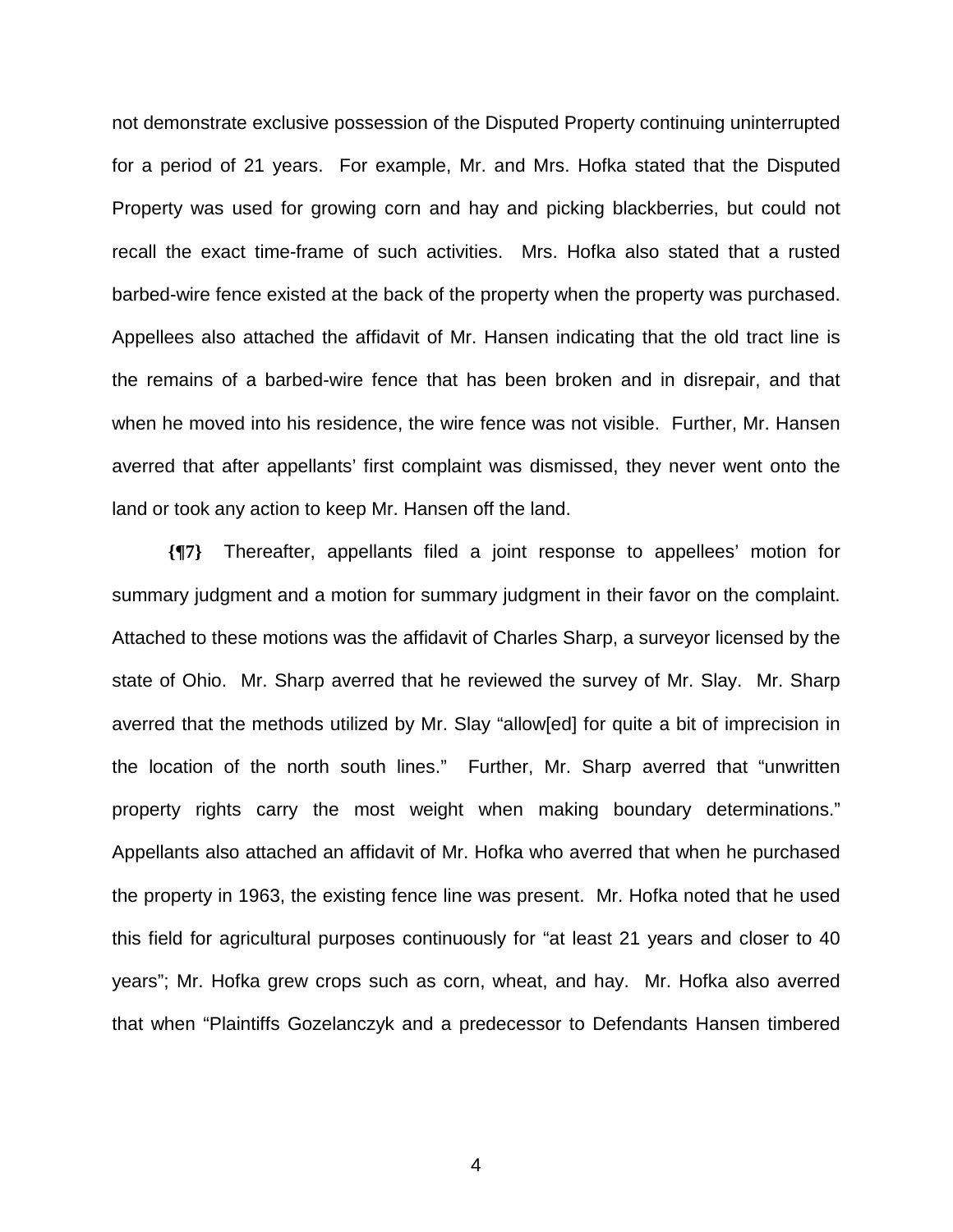their property to sell the trees, each party cut trees up to the old fence line with no objection by the other."

**{¶8}** The trial court granted appellees' motion for summary judgment based exclusively on the law of adverse possession. In a footnote, the trial court stated that by "now proceeding under a theory of adverse possession, Plaintiffs admit that Defendants hold title to the Disputed Property and that the survey performed by Jerry Slay was correct and accurate."

**{¶9}** In dismissing appellants' adverse possession claim, the trial court found the deposition testimony of appellants did not suggest their alleged possession of the Disputed Property was either hostile or exclusive. Although the appellants testified to intermittent hunting, berry picking, and four-wheeling on the Disputed Property, the trial court stated that nothing in their depositions suggested notice was given to the Hansens or the Ziemskis that appellants intended to claim possession of the Disputed Property. Furthermore, the trial court stated the following:

**{¶10}** [T]ypical indicia of 'exclusive' possession are not apparent in this case. [Appellants] did not take any actions, such as erecting a fence or a building on the Disputed Property, which would imply they intended to exclude [appellees] from the wooded area. In fact, the only fence on the Disputed Property appears to predate both the Hofka's and Gozelanczyk's ownership [sic].

**{¶11}** In this judgment entry, the trial court rendered appellants' motion for summary judgment moot. At the trial court, plaintiffs proceeded based on allegations

 $\sim$  5  $\sim$  5  $\sim$  5  $\sim$  5  $\sim$  5  $\sim$  5  $\sim$  5  $\sim$  5  $\sim$  5  $\sim$  5  $\sim$  5  $\sim$  5  $\sim$  5  $\sim$  5  $\sim$  5  $\sim$  5  $\sim$  5  $\sim$  5  $\sim$  5  $\sim$  5  $\sim$  5  $\sim$  5  $\sim$  5  $\sim$  5  $\sim$  5  $\sim$  5  $\sim$  5  $\sim$  5  $\sim$  5  $\sim$  5  $\sim$  5  $\sim$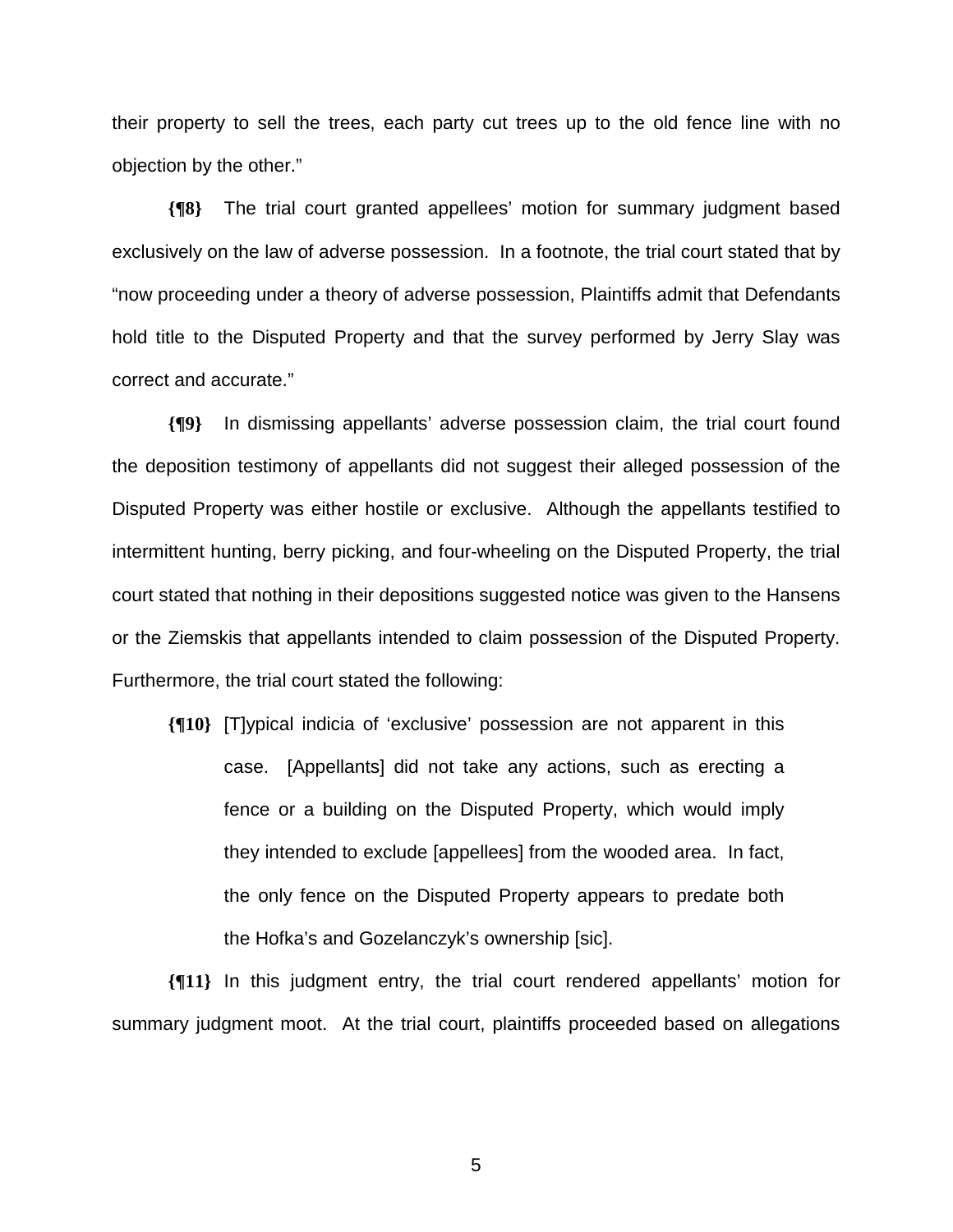contained in a joint amended complaint. On appeal, plaintiffs are proceeding as separate appellants.

**{¶12}** Appellants Gozelanczyks' sole assignment of error states:

- **{¶13}** The trial court committed prejudicial error in granting defendantsappellees, Hansens' and Ziemskis' motion for summary judgment when their assertion that there was no evidence supporting Gozelanczyks' position was unsupported [sic] and when the materials filed in response showed that there were triable issues in the case on every elemental point.
- **{¶14}** Appellants Hofkas' sole assignment of error is:

**{¶15}** "The Trial Court erred in granting Appellees' motion for summary judgment and denying Appellants Hofka's [sic] motion for summary judgment."

**{¶16}** Pursuant to Civil Rule 56(C), summary judgment is proper if:

**{¶17}** (1) No genuine issue as to any material fact remains to be litigated; (2) the moving party is entitled to judgment as a matter of law; and (3) it appears from the evidence that reasonable minds can come to but one conclusion, and viewing such evidence most strongly in favor of the party against whom the motion for summary judgment is made, that conclusion is adverse to that party. *Temple v. Wean United, Inc*., 50 Ohio St.2d 317, 327 (1977).

**{¶18}** To prevail on a motion for summary judgment, the moving party has the initial burden to affirmatively demonstrate that there is no genuine issue of material fact to be resolved in the case, relying on evidence in the record pursuant to Civ.R. 56(C).

 $\sim$  600  $\sim$  600  $\sim$  600  $\sim$  600  $\sim$  600  $\sim$  600  $\sim$  600  $\sim$  600  $\sim$  600  $\sim$  600  $\sim$  600  $\sim$  600  $\sim$  600  $\sim$  600  $\sim$  600  $\sim$  600  $\sim$  600  $\sim$  600  $\sim$  600  $\sim$  600  $\sim$  600  $\sim$  600  $\sim$  600  $\sim$  600  $\sim$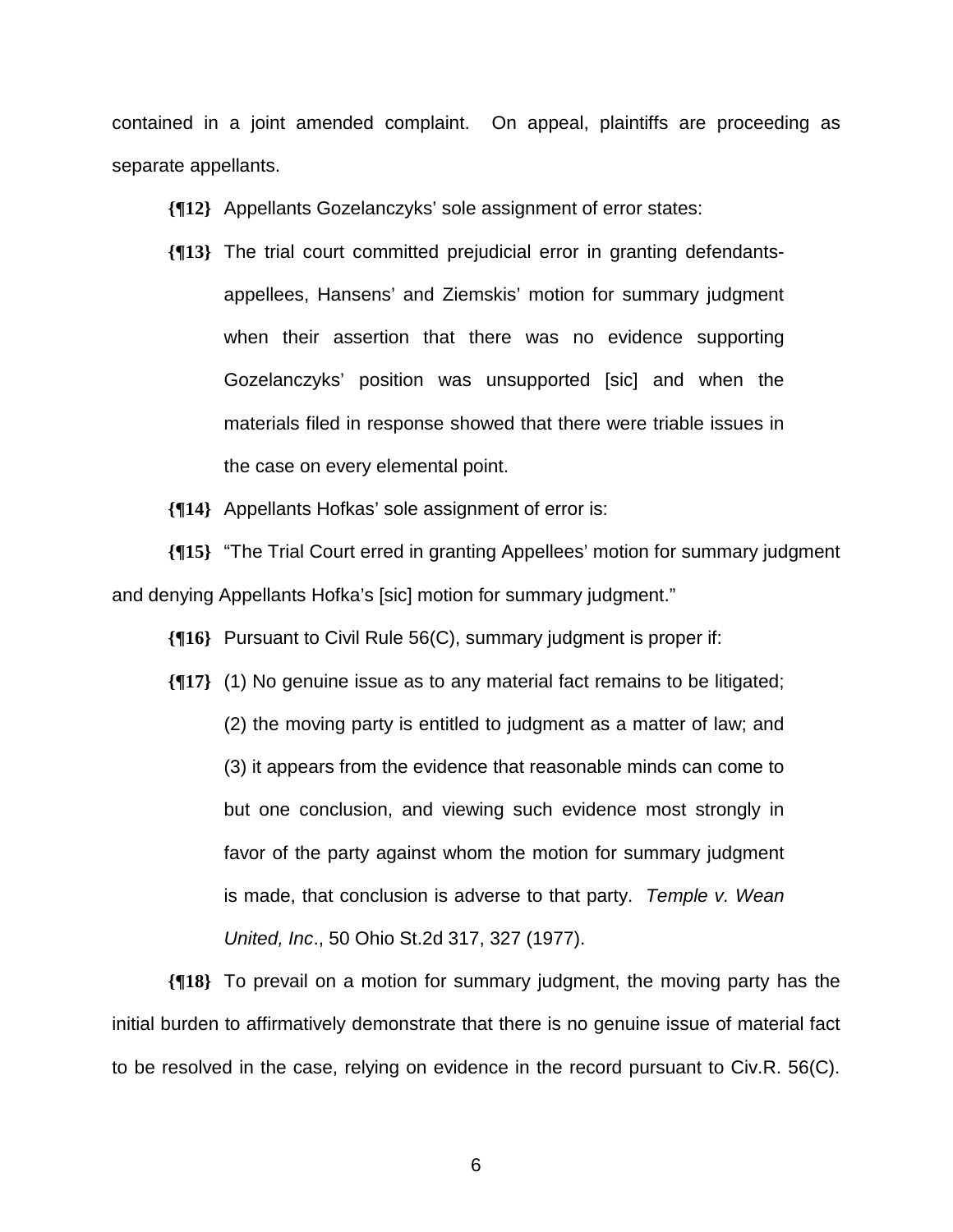*Dresher v. Burt*, 75 Ohio St.3d 280, 292 (1996). If this initial burden is met, the nonmoving party then bears the reciprocal burden to set forth specific facts which prove there remains a genuine issue to be litigated, pursuant to Civ.R. 56(E). *Id*.

**{¶19}** An appellate court reviews an award of summary judgment de novo. *Grafton v. Ohio Edison Co*., 77 Ohio St.3d 102, 105 (1996). Thus, the court of appeals applies "the same standard as the trial court, viewing the facts in the case in a light most favorable to the non-moving party and resolving any doubt in favor of the non-moving party." *Viock v. Stowe-Woodward Co*., 13 Ohio App.3d 7, 12 (6th Dist.1983).

**{¶20}** It is well established that to succeed in acquiring title by adverse possession in Ohio, the claimant must show exclusive possession that is open, notorious, continuous, and adverse for 21 years. *Grace v. Koch*, 81 Ohio St.3d 577, 579 (1998), citing *Pennsylvania RR. Co. v. Donovan*, 111 Ohio St. 341, 349-350 (1924). Failure of proof as to any of the elements results in failure to acquire title by adverse possession. *Pennsylvania RR. Co. v. Donovan*, *supra*, at 482.

**{¶21}** Even when an occupier possesses a property under the mistaken belief that he owns such property, adverse possession can be established. The Ohio Supreme Court, in *Evanich v. Bridge*, 119 Ohio St.3d 260, 2008-Ohio-3820, ¶6, held that adverse possession does not require a showing of subjective intent; the party in possession need not prove that he intended to deprive the owner of the property in question. The *Evanich* Court stated: "We have never held that a claimant must establish subjective intent to acquire title to real property of another to prevail on an adverse possession claim." *Id*. at ¶8. "'It is the visible and adverse possession with an intent to possess that constitutes [the occupancy's] adverse character, and not the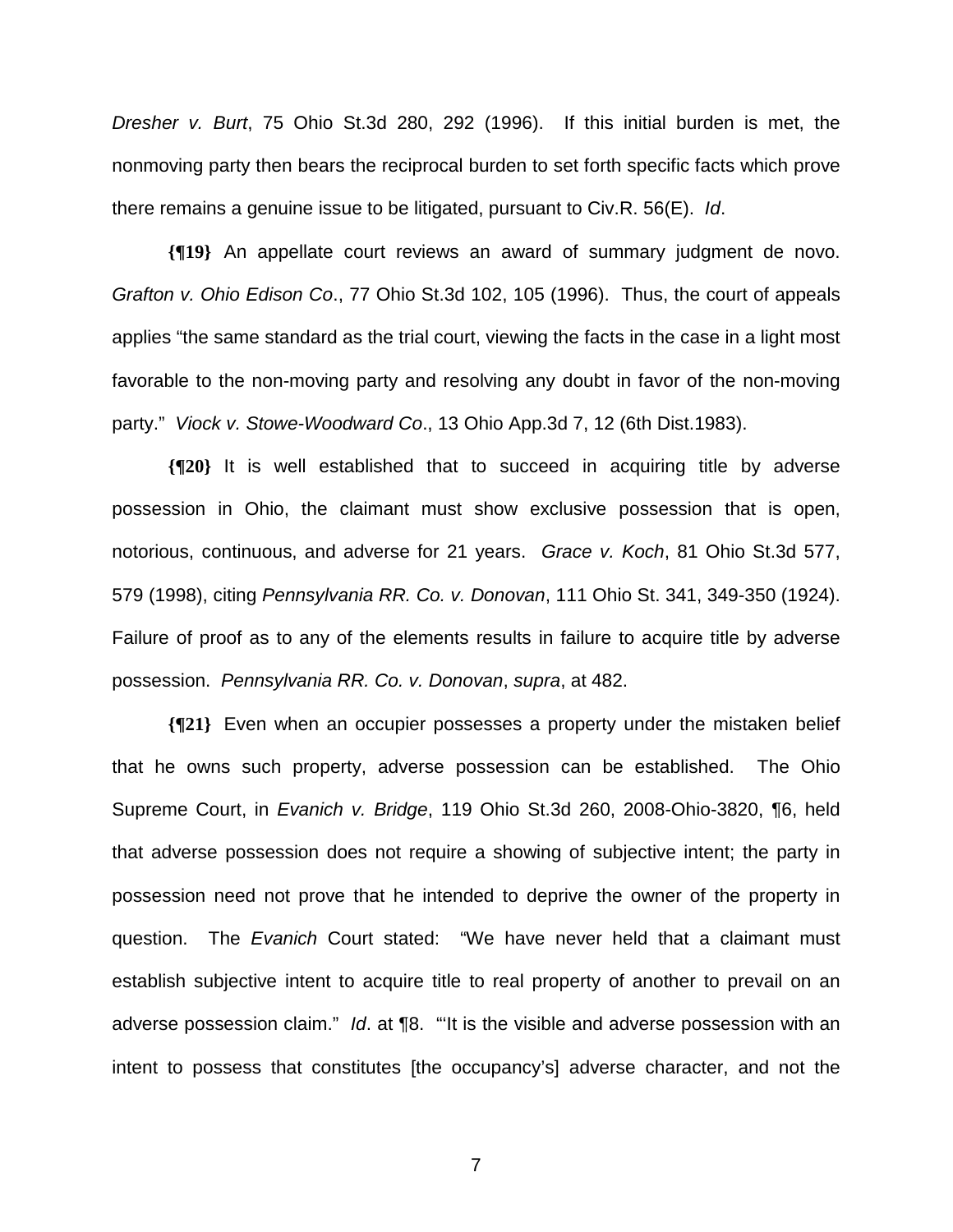remote motives or purposes of the occupant.' This 'occupancy must be such as to give notice to the real owner of the extent of the adverse claim.'" *Id*., quoting *Humphries v. Huffman*, 33 Ohio St. 395, 402 (1878).

**{¶22}** Both the trial court's judgment entry and appellees' motion for summary judgment focused primarily on the events that have taken place since the time the Hansens purchased their property in 2002. For example, the trial court noted that appellants have not taken any action to exclude appellees from the Disputed Property and that any of their suggested activities on the Disputed Property would not have given notice to either the Hansens or the Ziemskis that they intended to claim possession of the area. The trial court also indicated that the Hansens restricted any alleged adverse possession when they called Mr. Slay to reset a pin along the Disputed Property line. Yet, there is evidentiary material that, if believed, would demonstrate that the Gozelanczyks purchased the residence in 1969 and occupied the property in 1979, and that when the Hofkas purchased their residence in 1963, the rusted fence line was in existence and has remained on the properties. In fact, the trial court acknowledged that the existing fence line predated both the Hofkas' and the Gozelanczyks' ownership. *See Franck v. Young's Suburban Estates, Inc.*, 6th Dist. No. 0T-02-040, 2004-Ohio-1650, ¶19 (recognizing that the 21-year period for adverse possession may be satisfied by adding the periods of adverse use by owners in privity with one another).

**{¶23}** We find *Diefenthaler v. Schuffenecker*, 190 Ohio App.3d 509, 2010-Ohio-5380 (6th Dist.), relied upon by appellants, to be analogous to the instant case. In *Diefenthaler*, the appellate court reviewed the trial court's grant of summary judgment in favor of the appellees, Clarence and Ruth Diefenthaler, in a dispute over the location of

en andere andere andere andere andere andere andere andere andere andere andere andere andere andere andere a<br>En de andere andere andere andere andere andere andere andere andere andere andere andere andere andere andere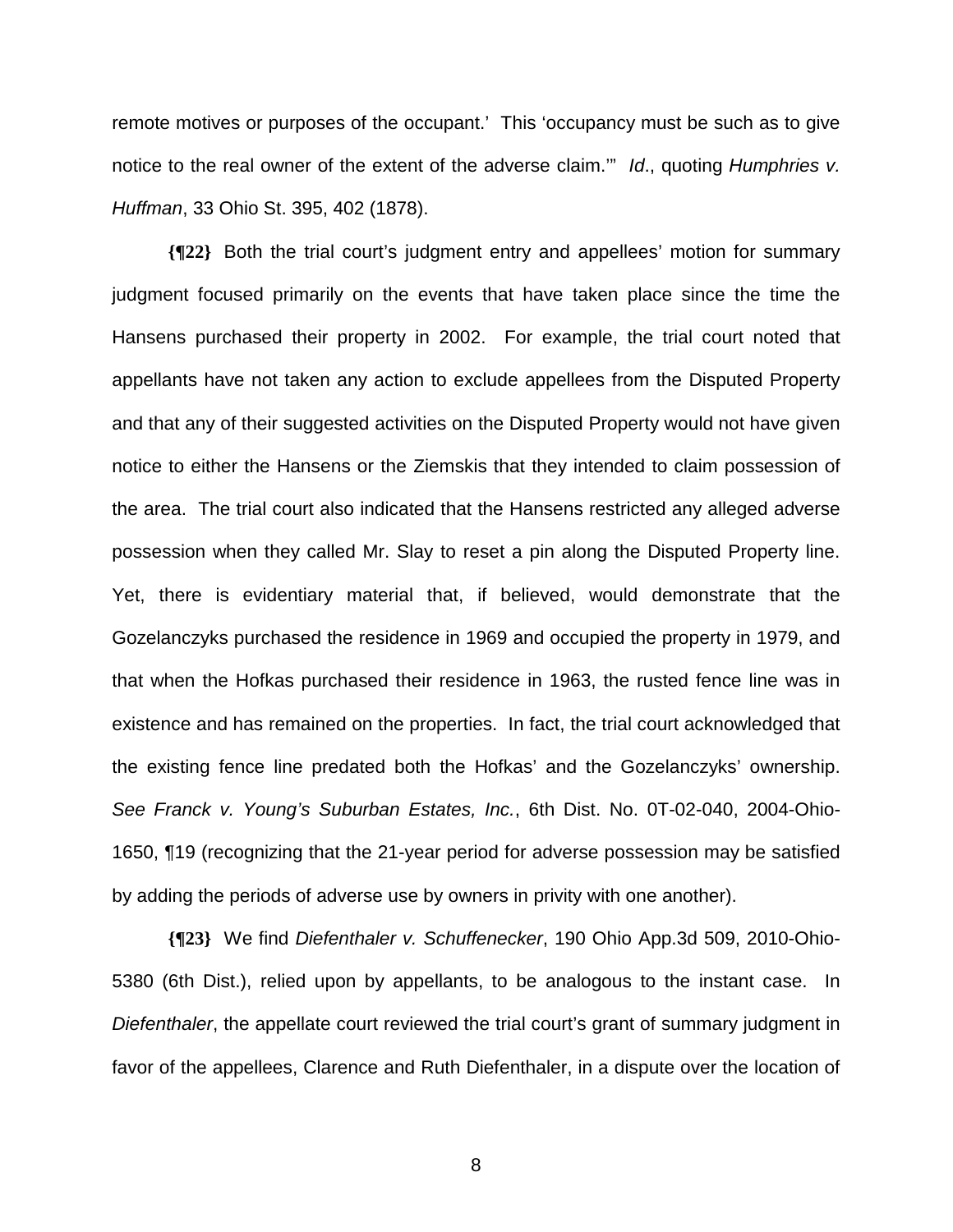the common border between properties owned by the Diefenthalers and adjoining property owned by the appellants, Thomas and Luan Schuffenecker. The trial court found the Diefenthalers acquired ownership of this strip of land through adverse possession.

**{¶24}** The dispute between the Diefenthalers and the Schuffeneckers arose after a survey of the Diefenthaler property in 2006. This property had been owned by the Diefenthaler family continuously for over 100 years; the property was transferred to Clarence Diefenthaler in 1965. The Schuffeneckers had owned the property directly west of the Diefenthaler property since 1988.

**{¶25}** Mr. Diefenthaler averred that the strip of land in question, which was a wooded area, had been used for hunting for 50 years. Mr. Diefenthaler noted that for the past 27 years, the strip of land had been used to pasture cows. Mr. Diefenthaler also averred that a wood and wire fence had existed along the occupation line in the wooded area. This fence had deteriorated and only portions of the fence remained, which were discovered along the line of occupation by the surveyor in 2006.

**{¶26}** The Schuffeneckers averred that they purchased the farm in 1988, but did not claim any knowledge of past uses of this property prior to their purchase.

**{¶27}** In determining the trial court did not err in granting the Diefenthalers' motion for summary judgment, the appellate court recognized that the Diefenthalers "occupied the contested property for a period of over 21 years prior to 1988 exclusively and in an open, continuous, adverse and notorious manner." *Id*. at ¶36.

**{¶28}** Here, appellees have not met their burden under *Dresher*, as it cannot be concluded as a matter of law that appellants failed to establish all of the elements of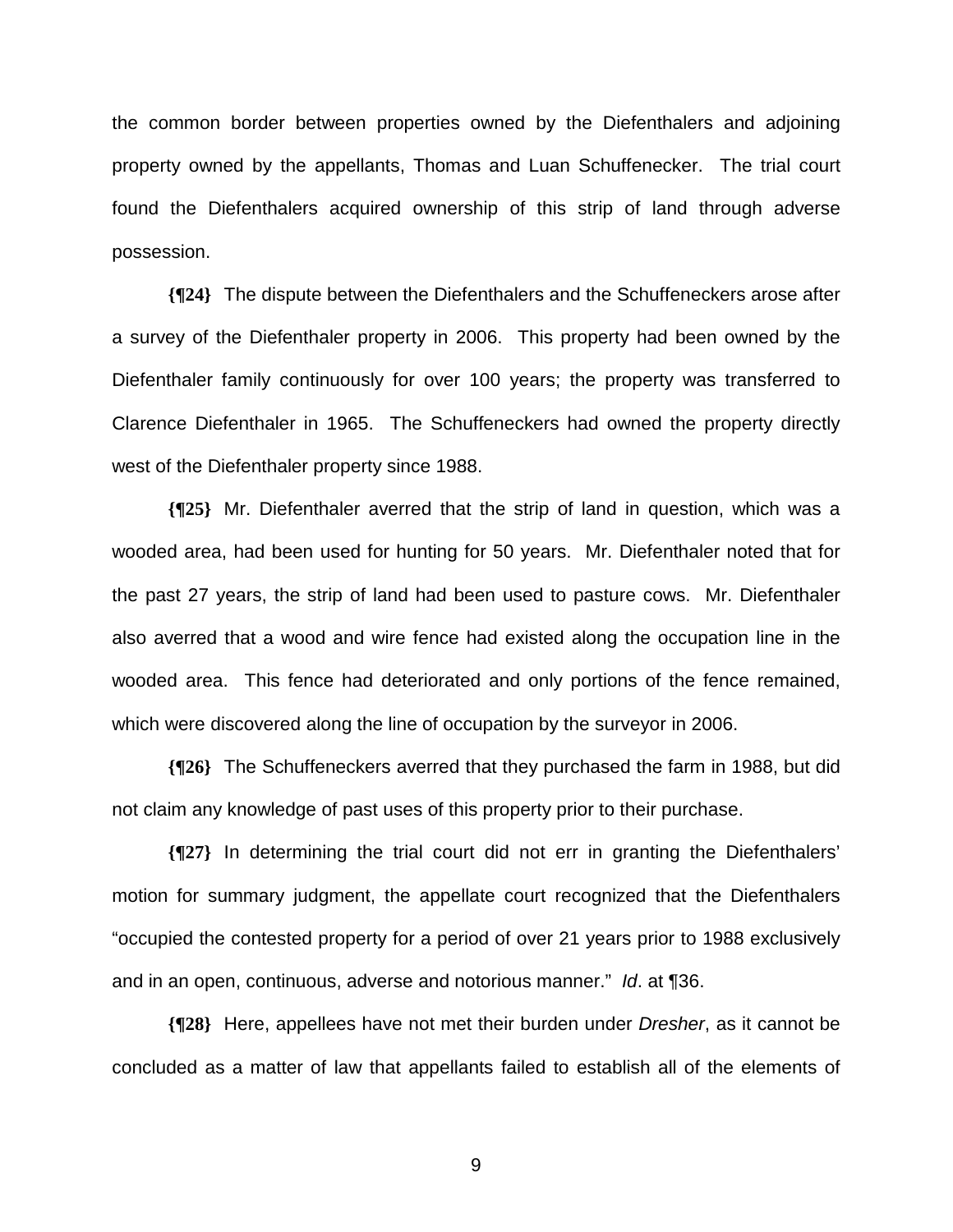adverse possession. The evidentiary material in the record established that a fence was in existence when the Hofkas and the Gozelanczyks moved into their residences in 1963 and 1979, respectively. Further, there is evidentiary material in the record indicating the Disputed Property had been utilized for hunting, farming, and recreational purposes. Mr. Hofka's affidavit additionally indicated that the previous owners of the Hansens' property considered the existing fence the properties' respective boundary. If a fact finder concluded this was true, such occupation and use would establish the 21 year period required for adverse possession had been satisfied, even when taking the 1979 date as the starting date, at least one year before the Hansens had the property surveyed. Therefore, reasonable minds could differ as to whether appellants had acquired title to the Disputed Property by adverse possession prior to the Hansens moving into their residence and conducting a survey of the property.

**{¶29}** In addition, the evidentiary material submitted by appellees in support of their motion for summary judgment does not foreclose the issue of whether the alleged use of the property was sufficient to put the owner on notice that a neighbor was asserting ownership in the land. The trial court found as a matter of law that the occasional, recreational use of the land was insufficient to put the owner on notice; however, the evidentiary material submitted in this regard was not clear enough to shift the burden to appellants.

**{¶30}** We note the trial court observed that by proceeding under a theory of adverse possession, appellants "admit" that appellees hold title to the Disputed Property and that the survey conducted by Mr. Slay was accurate. We do not agree with this conclusion.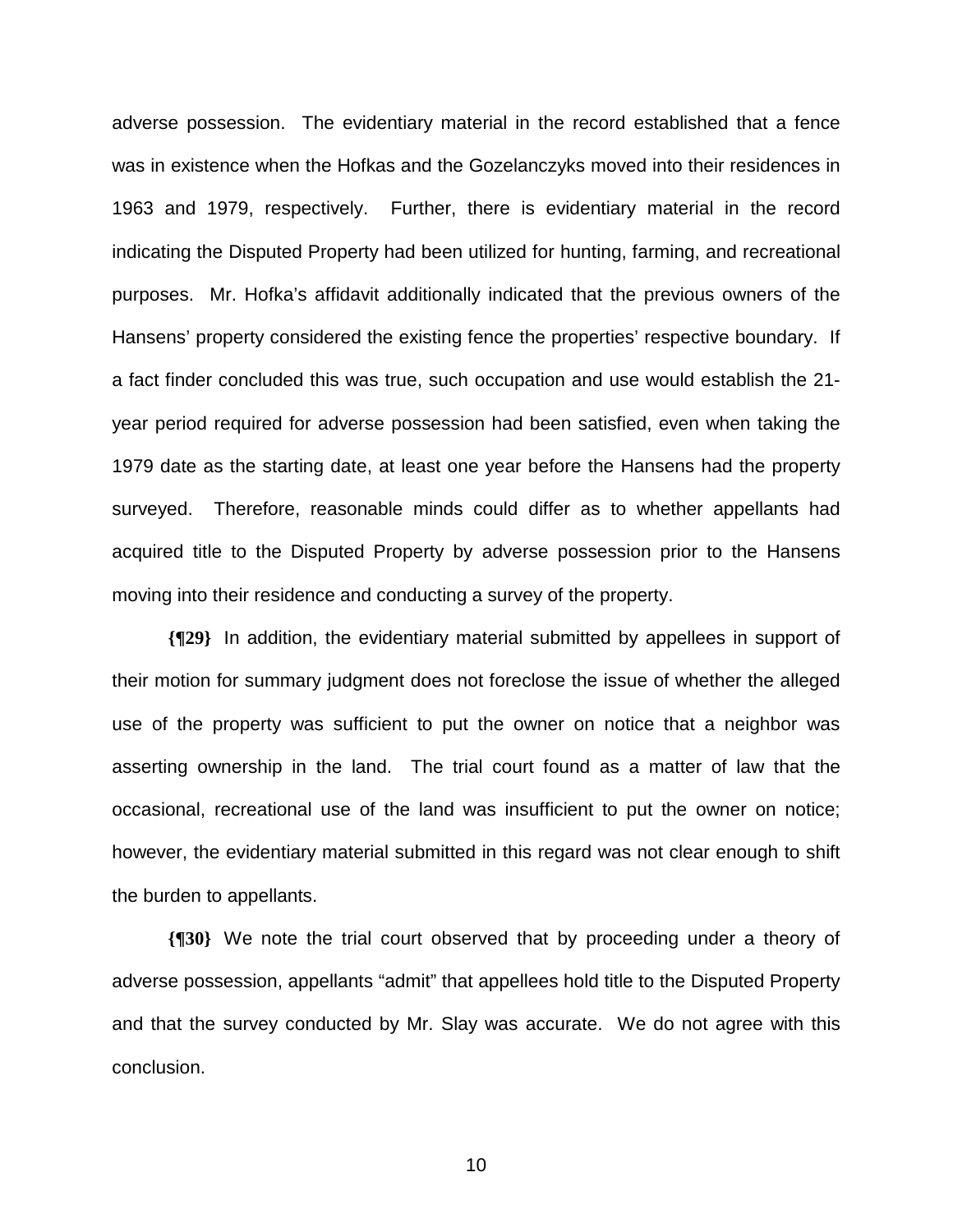**{¶31}** In addition to asserting a claim for adverse possession, appellants sought to quiet title under the doctrine of acquiescence. The doctrine of acquiescence was recognized in 1874 by the Ohio Supreme Court in *Bobo v. Richmond*, 25 Ohio St. 115 (1874). In *Bobo*, the Court stated:

**{¶32}** [A]n agreement upon a division line between adjoining land-owners, different from the true line, the true line being a certain, and not a disputed line, and acquiescence by all the parties in such agreed line, for a length of time that would bar a right of entry under the statute of limitations in relation to real estate, would operate to prevent a party purchasing from one of such owners, with notice of the agreed line, from setting up a claim to any line other than that agreed upon, although the occupancy had not been such as, aside from the marking of the agreed line, would amount to a continuous possession of the entire premises up to the agreed line, for the whole time. *Id*. at 121.

**{¶33}** In their complaint, appellants claim the boundary line is in dispute, and the fence line, which had been in place for many years preceding even appellants' ownership of the lands at issue, is the proper boundary line between the subject properties. Although appellants did not plead this as a separate count, these allegations are consistent with the doctrine of boundary by acquiescence. This doctrine is applicable in situations where adjoining landowners mutually acquiesce and treat a particular line as the boundary between the respective properties. *Miller v. Miller*, 5th Dist. No. 11CA020, 2012-Ohio-2905, ¶16. To apply the doctrine of acquiescence, the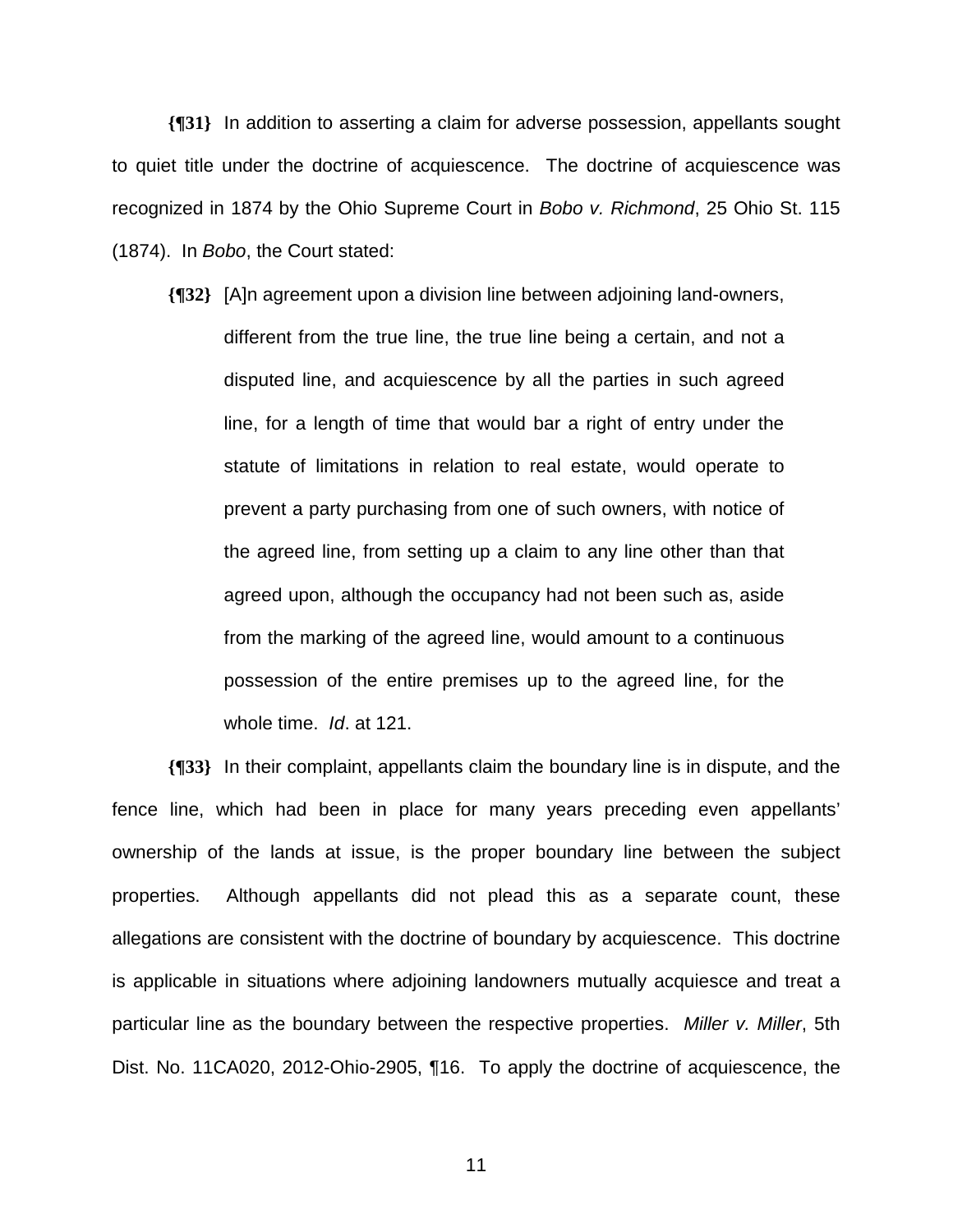adjoining landowner must treat a specific line as the boundary for a specified period of time: most often, the time period equivalent for adverse possession. *See Merriner v. Goddard*, 7th Dist. No. 08-MO-2, 2009-Ohio-3253, ¶57; *Gaskill v. Baughman*, 3d Dist. No. 1-11-62, 2012-Ohio-2130.

**{¶34}** Here, even if the survey of Mr. Slay is correct, the boundary lines of the Disputed Property could have been altered by the acts and agreements of the parties. In pursuing this theory, appellants do not admit that appellees hold title to the Disputed Property by virtue of the survey by Mr. Slay. *See Richardson v. Winegardner*, 3d Dist. No. 1-99-56, 1999 Ohio App. LEXIS 5151 (Nov. 2, 1999), \*8 ("[a]cquiescence rests upon the pratical reality that the true location of most boundary lines is uncertain between two property owners, and that neighbors may establish between themselves a boundary evidenced by \* \* \* a line fence, and when these agreements are followed by possession, the boundary so fixed will be conclusive upon them"). However, we note that appellants are attempting to invoke this doctrine against appellees—both subsequent grantees and not the original parties who acquiesced in the location of the property line. Therefore, to be successful under an acquiescence claim, appellants are required to demonstrate that appellees had notice "of his grantor's recognition of the property line as mutually agreed by the adjoining landowners." *Ormandy v. Dudzinski*, 9th Dist. No. 10CA009890, 2011-Ohio-5005, ¶26.

**{¶35}** In the evidentiary material in support of their motion for summary judgment, the Hansens, subsequent grantees of the property, averred they had no knowledge of the purported fence line. Appellants did not present *any* evidence on the issue of appellees' notice of acquiescence by the grantors as to the location of the